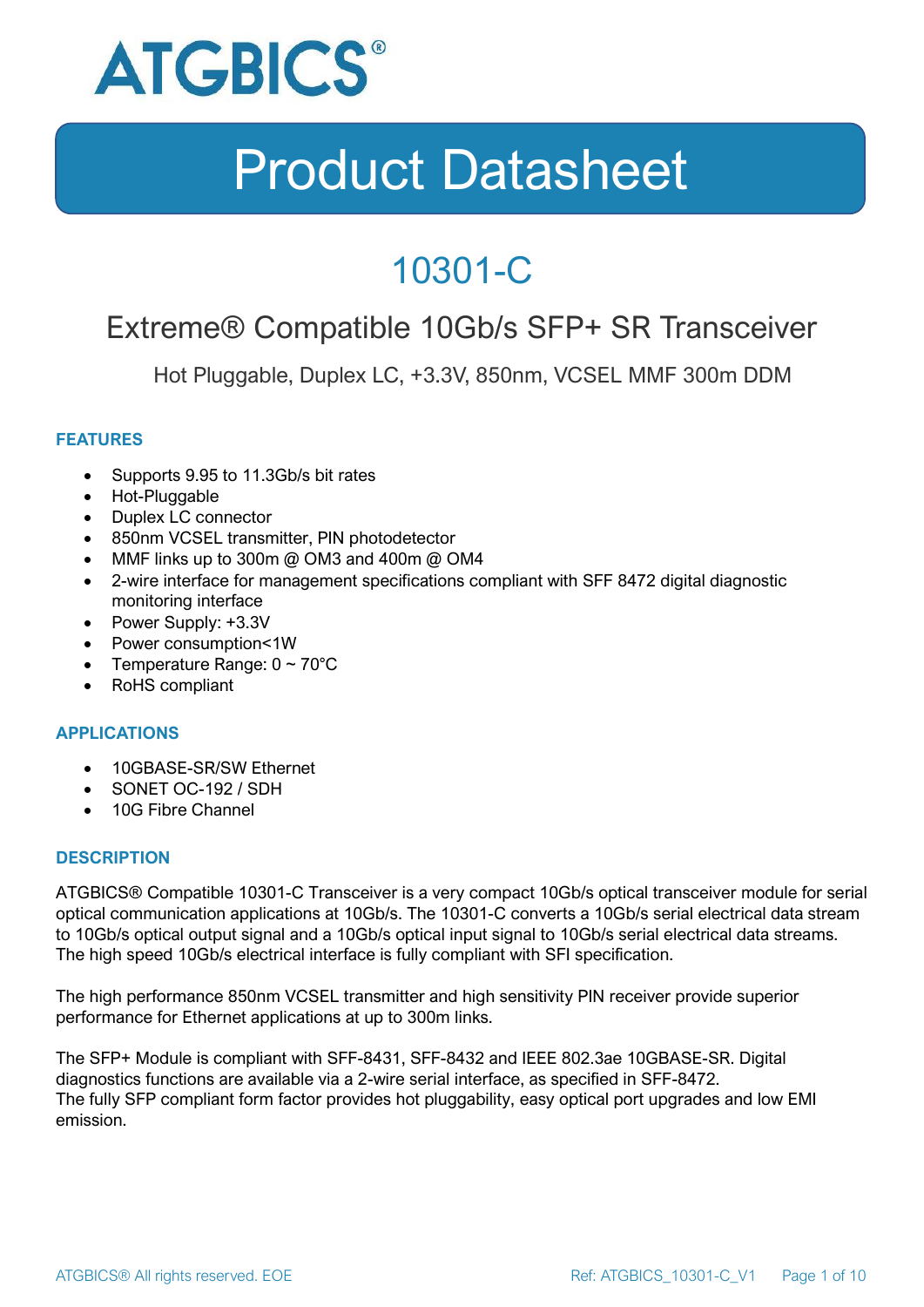

### **Absolute Maximum Ratings**

| <b>Parameter</b>                  | <b>Symbol</b> | Min.   | <b>Typical</b> | Max.  | <b>Unit</b> |
|-----------------------------------|---------------|--------|----------------|-------|-------------|
| <b>Storage Temperature</b>        | Ts            | $-40$  |                | $+85$ | $^{\circ}C$ |
| <b>Case Operating Temperature</b> | Tа            |        |                | 70    | °C          |
| <b>Maximum Supply Voltage</b>     | Vcc           | $-0.5$ |                | 4     |             |
| <b>Relative Humidity</b>          | RH            |        |                | 85    | %           |

### **Electrical Characteristics (T<sub>OP</sub> = 0 to 70 °C, VCC = 3.135 to 3.465 Volts)**

| <b>Parameter</b>                                                              | <b>Symbol</b>         | Min.   | <b>Typical</b> | Max.           | <b>Unit</b> | <b>Notes</b>   |
|-------------------------------------------------------------------------------|-----------------------|--------|----------------|----------------|-------------|----------------|
| <b>Supply Voltage</b>                                                         | V <sub>cc</sub>       | 3.135  |                | 3.465          | $\vee$      |                |
| <b>Supply Current</b>                                                         | <b>Icc</b>            |        |                | 250            | mA          |                |
| <b>Power Consumption</b>                                                      | P                     |        |                | 1              | W           |                |
| <b>Transmitter Section:</b>                                                   |                       |        |                |                |             |                |
| Input differential impedance                                                  | $R_{in}$              |        | 100            |                | Ω           | 1              |
| <b>Tx Input Single Ended DC Voltage</b><br><b>Tolerance (Ref VeeT)</b>        | $\vee$                | $-0.3$ |                | $\overline{4}$ | $\vee$      |                |
| Differential input voltage swing                                              | Vin, pp               | 180    |                | 700            | mV          | $\overline{2}$ |
| <b>Transmit Disable Voltage</b>                                               | $V_D$                 | 2      |                | <b>Vcc</b>     | $\vee$      | 3              |
| <b>Transmit Enable Voltage</b>                                                | $V_{EN}$              | Vee    |                | $Vee+0.8$      | $\vee$      |                |
| <b>Receiver Section:</b>                                                      |                       |        |                |                |             |                |
| <b>Single</b><br><b>Ended</b><br>Output<br><b>Voltage</b><br><b>Tolerance</b> | $\vee$                | $-0.3$ |                | $\overline{4}$ | $\vee$      |                |
| <b>Rx Output Diff Voltage</b>                                                 | Vo                    | 300    |                | 850            | mV          |                |
| <b>Rx Output Rise and Fall Time</b>                                           | Tr/Tf                 | 30     |                |                | ps          | $\overline{4}$ |
| <b>LOS Fault</b>                                                              | VLOS fault            | 2      |                | <b>VCCHOST</b> | V           | 5              |
| <b>LOS Normal</b>                                                             | V <sub>LOS</sub> norm | Vee    |                | $Vee+0.8$      | $\vee$      | 5              |

Notes:

- 1. Connected directly to TX data input pins. AC coupling from pins into laser driver IC.
- 2. Per SFF-8431 Rev 3.0
- 3. Into 100 ohms differential termination.
- 4. 20%~80%
- 5. LOS is an open collector output. Should be pulled up with 4.7k 10kΩ on the host board. Normal operation is logic 0; loss of signal is logic 1. Maximum pull-up voltage is 5.5V.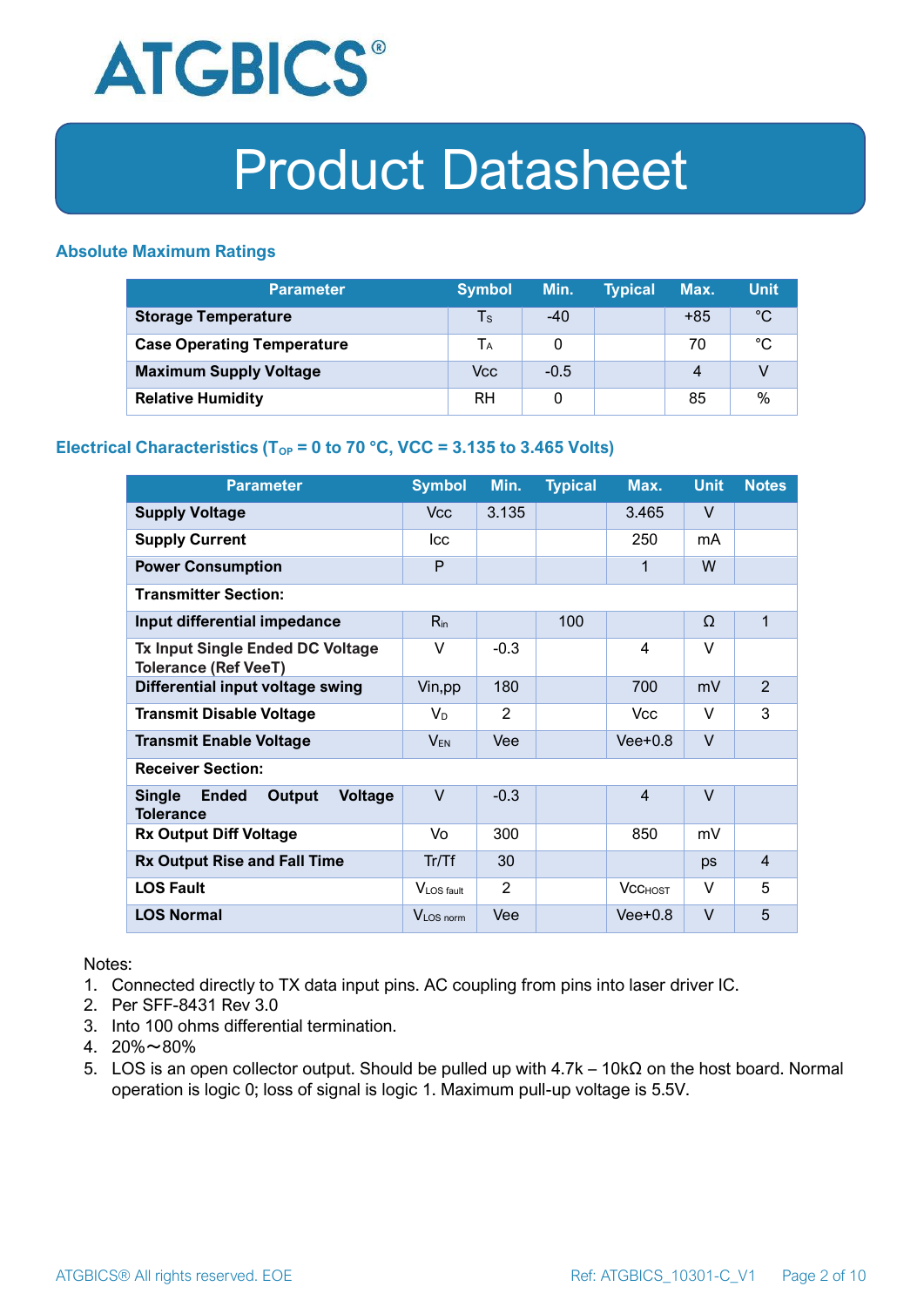

### **Optical Parameters** ( $T_{OP} = 0$  to 70°C, VCC = 3.135 to 3.465 Volts)

| <b>Parameter</b>                                            | <b>Symbol</b>                | Min.        | <b>Typical</b> | Max.           | <b>Unit</b>     | <b>Notes</b>   |  |
|-------------------------------------------------------------|------------------------------|-------------|----------------|----------------|-----------------|----------------|--|
| <b>Transmitter Section:</b>                                 |                              |             |                |                |                 |                |  |
| <b>Center Wavelength</b>                                    | λt                           | 840         | 850            | 860            | nm              |                |  |
| <b>RMS spectral width</b>                                   | $\lambda_{RMS}$              |             |                | $\overline{4}$ | nm              |                |  |
| <b>Average Optical Power</b>                                | Pavg                         | $-7.3$      |                | $-1$           | dBm             | 1              |  |
| <b>Optical Power OMA</b>                                    | Poma                         |             | $-1.5$         |                | dBm             |                |  |
| <b>Laser Off Power</b>                                      | Poff                         |             |                | $-30$          | dBm             |                |  |
| <b>Extinction Ratio</b>                                     | ER.                          | 3.5         |                |                | dB              |                |  |
| <b>Dispersion</b><br><b>Transmitter</b><br><b>Penalty</b>   | <b>TDP</b>                   |             |                | 3.9            | dB              | $\overline{2}$ |  |
| <b>Relative Intensity Noise</b>                             | <b>Rin</b>                   |             |                | $-128$         | dB/Hz           | 3              |  |
| <b>Optical</b><br>Return<br><b>Loss</b><br><b>Tolerance</b> |                              | 20          |                |                | dB              |                |  |
| <b>Receiver Section:</b>                                    |                              |             |                |                |                 |                |  |
| <b>Center Wavelength</b>                                    | λr                           | 840         |                | 860            | nm              |                |  |
| <b>Receiver Sensitivity (OMA)</b>                           | Sen                          |             |                | $-11.1$        | dB <sub>m</sub> | $\overline{4}$ |  |
| <b>Stressed Sensitivity (OMA)</b>                           | $\mathsf{Sen}_{\mathsf{ST}}$ |             |                | $-7.5$         | dB <sub>m</sub> | 4              |  |
| <b>Los Assert</b>                                           | <b>LOSA</b>                  | $-30$       |                |                | d <sub>Bm</sub> |                |  |
| <b>Los Dessert</b>                                          | LOS <sub>D</sub>             |             |                | $-12$          | dBm             |                |  |
| <b>Los Hysteresis</b>                                       | LOS <sub>H</sub>             | 0.5         |                |                | dB              |                |  |
| Overload                                                    | Sat                          | $\mathbf 0$ |                |                | dBm             | 5              |  |
| <b>Receiver Reflectance</b>                                 | <b>Rrx</b>                   |             |                | $-12$          | dB              |                |  |

Notes:

- 1. Average power figures are informative only, per IEEE802.3ae.
- 2. TWDP figure requires the host board to be SFF-8431 compliant. TWDP is calculated using the Matlab code provided in clause 68.6.6.2 of IEEE802.3ae.
- 3. 12dB reflection.
- 4. Conditions of stressed receiver tests per IEEE802.3ae. CSRS testing requires the host board to be SFF-8431 compliant.
- 5. Receiver overload specified in OMA and under the worst comprehensive stressed condition.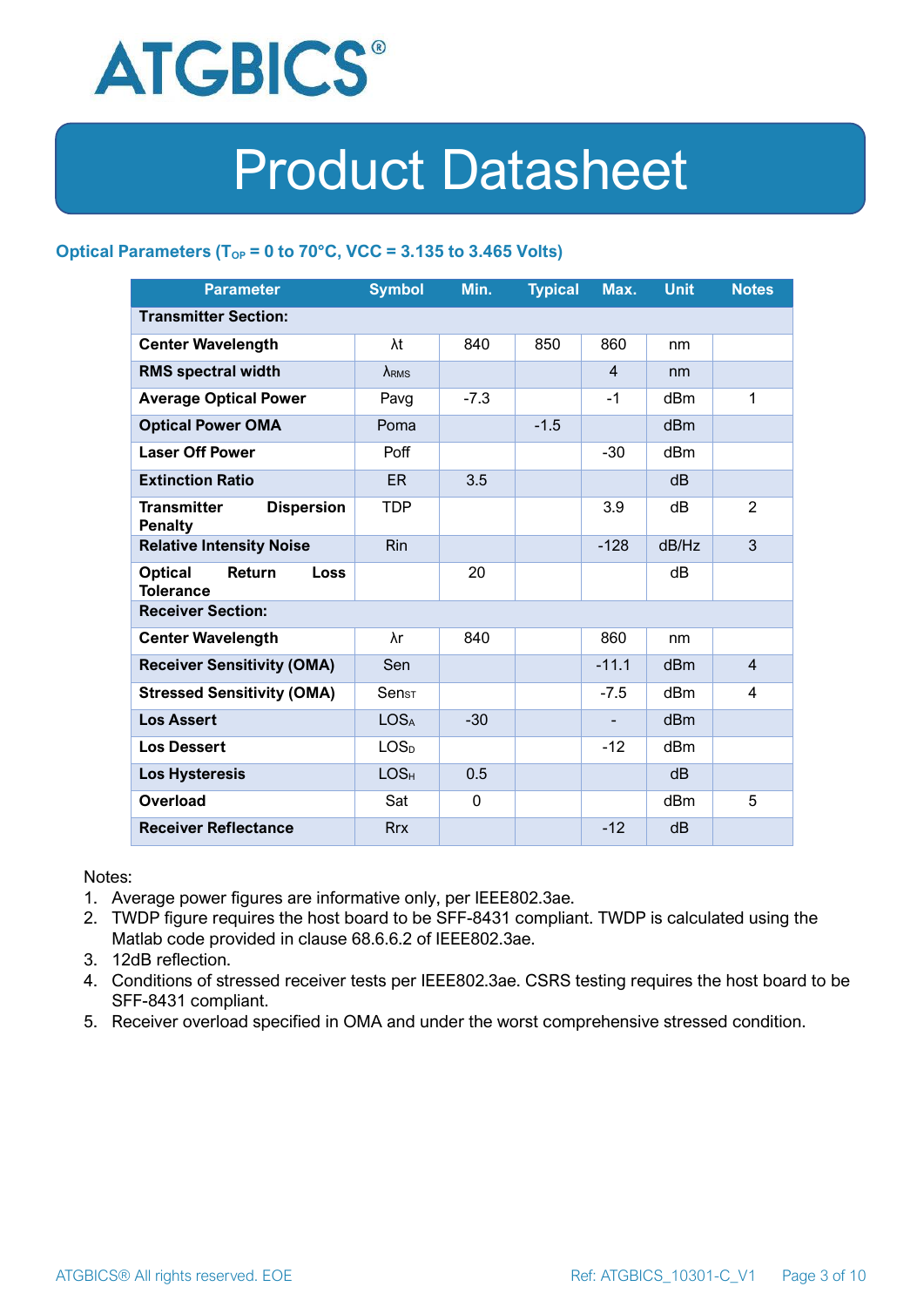

### **Timing Characteristics**

| <b>Parameter</b>                                             | <b>Symbol</b>           | Min. | <b>Typical</b> | Max. | <b>Unit</b> |
|--------------------------------------------------------------|-------------------------|------|----------------|------|-------------|
| <b>TX Disable Assert Time</b>                                | t off                   |      |                | 10   | <b>US</b>   |
| <b>TX_Disable Negate Time</b>                                | t_on                    |      |                | 1    | ms          |
| Initialize Include<br>Reset of<br>Time to<br><b>TX FAULT</b> | t int                   |      |                | 300  | ms          |
| <b>TX FAULT from Fault to Assertion</b>                      | t fault                 |      |                | 100  | <b>us</b>   |
| <b>TX Disable Time to Start Reset</b>                        | t reset                 | 10   |                |      | <b>us</b>   |
| <b>Receiver Loss of Signal Assert Time</b>                   | T <sub>A</sub> , RX_LOS |      |                | 100  | <b>us</b>   |
| <b>Receiver Loss of Signal Deassert Time</b>                 | $T_d, RX$ LOS           |      |                | 100  | <b>US</b>   |
| <b>Rate-Select Change Time</b>                               | t ratesel               |      |                | 10   | <b>us</b>   |
| <b>Serial ID Clock Time</b>                                  | t serial-<br>clock      |      |                | 100  | <b>kHz</b>  |

### **Pin Assignment**

Diagram of Host Board Connector Block Pin Numbers and Name

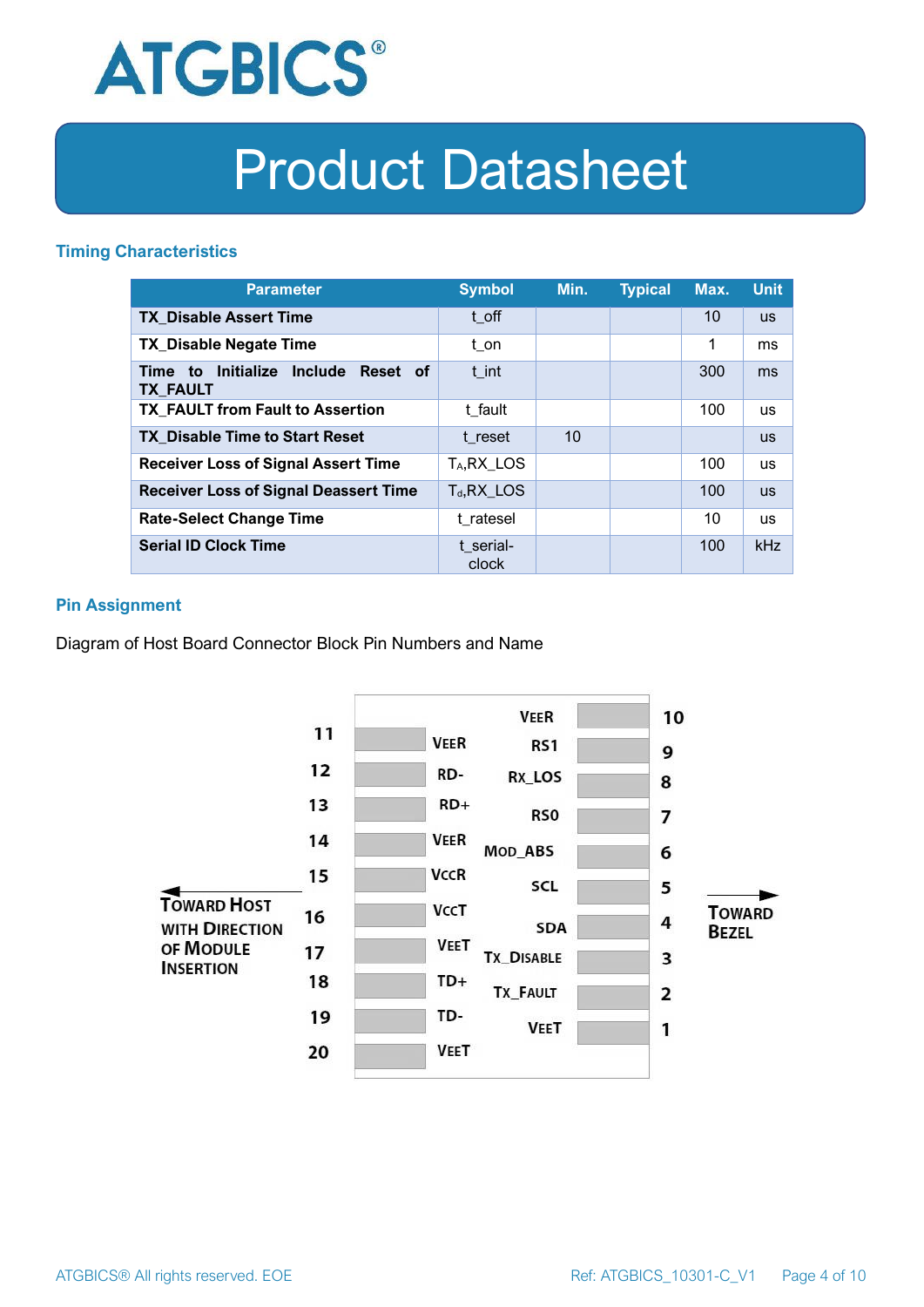

### **Pin Function Definitions**

| <b>PIN No</b>  | <b>Name</b>                 | <b>Function</b>                                                                                                                       | <b>Notes</b>   |
|----------------|-----------------------------|---------------------------------------------------------------------------------------------------------------------------------------|----------------|
| $\mathbf{1}$   | VeeT                        | Module transmitter ground                                                                                                             | $\mathbf 1$    |
| $\mathbf{2}$   | <b>Tx Fault</b>             | Module transmitter fault                                                                                                              | 2              |
| $\overline{3}$ | <b>Tx</b><br><b>Disable</b> | Transmitter Disable; Turns off transmitter laser output                                                                               | 3              |
| 4              | <b>SDL</b>                  | 2 wire serial interface data input/output (SDA)                                                                                       |                |
| 5              | <b>SCL</b>                  | 2 wire serial interface clock input (SCL)                                                                                             |                |
| 6              | MOD-<br><b>ABS</b>          | Module Absent, connect to VeeR or VeeT in the module                                                                                  | $\overline{2}$ |
| $\overline{7}$ | R <sub>S0</sub>             | Rate select0, optionally control SFP+ receiver. When high,<br>input data rate >4.5Gb/ s; when low, input data rate<br>$\leq$ =4.5Gb/s |                |
| 8              | <b>LOS</b>                  | Receiver Loss of Signal Indication                                                                                                    | 4              |
| 9              | RS <sub>1</sub>             | Rate select0, optionally control SFP+ transmitter. When<br>high, input data rate >4.5Gb/s; when low, input data rate<br>$<=4.5Gb/s$   |                |
| 10             | <b>VeeR</b>                 | Module receiver ground                                                                                                                | 1              |
| 11             | <b>VeeR</b>                 | Module receiver ground                                                                                                                | 1              |
| 12             | RD-                         | Receiver inverted data out put                                                                                                        |                |
| 13             | $RD+$                       | Receiver non-inverted data out put                                                                                                    |                |
| 14             | VeeR                        | Module receiver ground                                                                                                                | 1              |
| 15             | <b>VccR</b>                 | Module receiver 3.3V supply                                                                                                           |                |
| 16             | <b>VccT</b>                 | Module transmitter 3.3V supply                                                                                                        |                |
| 17             | VeeT                        | Module transmitter ground                                                                                                             | $\mathbf{1}$   |
| 18             | $TD+$                       | Transmitter inverted data out put                                                                                                     |                |
| 19             | TD-                         | Transmitter non-inverted data out put                                                                                                 |                |
| 20             | VeeT                        | Module transmitter ground                                                                                                             | 1              |

Notes:

- 1. The module ground pins are isolated from the module case.
- 2. This pin is an open collector/drain output pin and is pulled up with 4.7K-10Kohms to Host\_Vcc on the host board.
- 3. This pin is pulled up with 4.7K-10Kohms to VccT in the module.
- 4. This pin is an open collector/drain output pin and is pulled up with 4.7K-10Kohms to Host Vcc on the host board.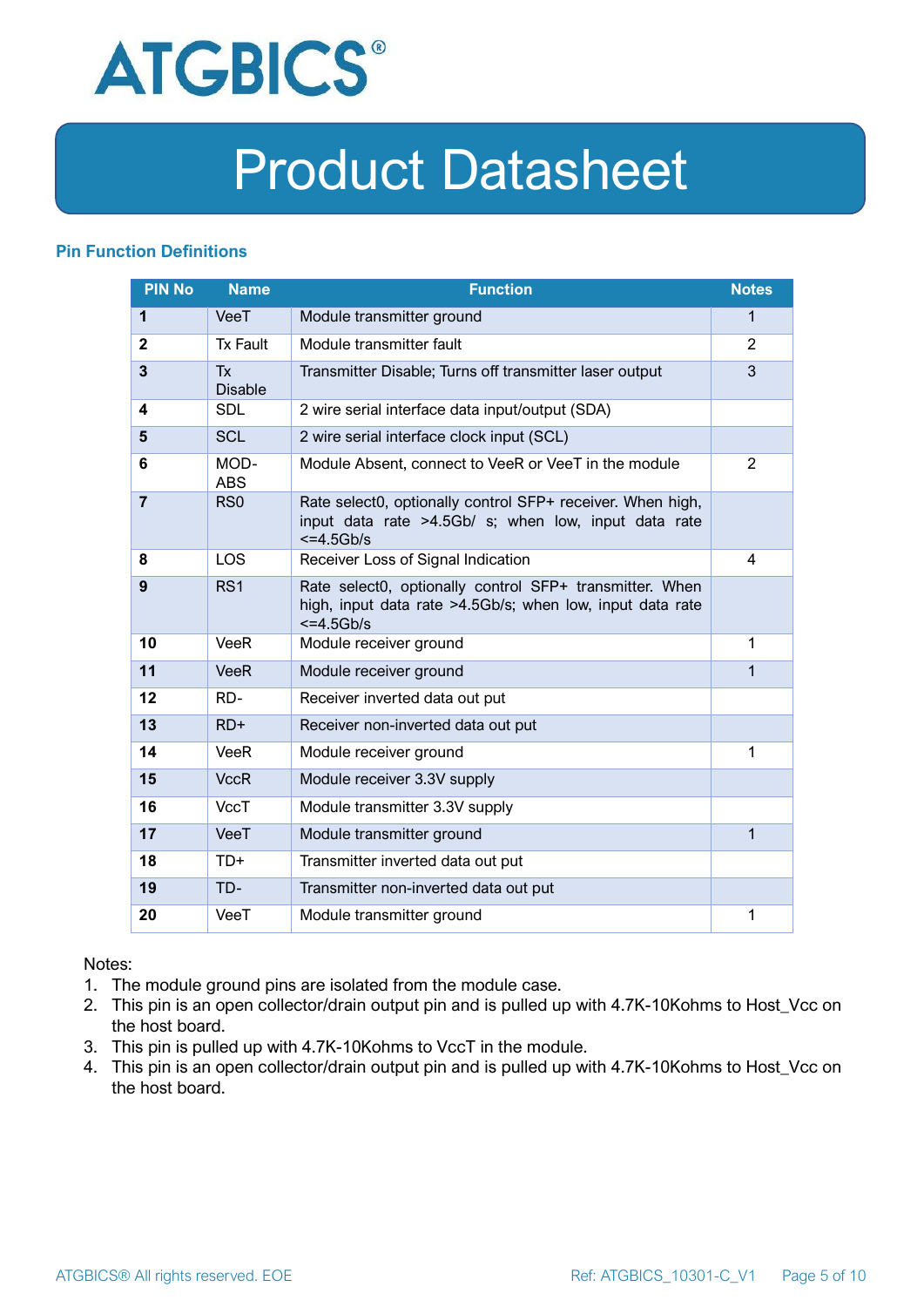

#### **SFP Module EEPROM Information and Management**

The SFP modules implement the 2-wire serial communication protocol as defined in the SFP -8472. The serial ID information of the SFP modules and Digital Diagnostic Monitor parameters can be accessed through the I <sup>2</sup>C interface at address A0h and A2h. The memory is mapped in Table 1. Detailed ID information (A0h) is listed in Table 2. And the DDM specification at address A2h. For more details of the memory map and byte definitions, please refer to the SFF-8472, "Digital Diagnostic Monitoring Interface for Optical Transceivers". The DDM parameters have been internally calibrated.

#### Table 1 - Digital Diagnostic Memory Map (Specific Data Field Descriptions)

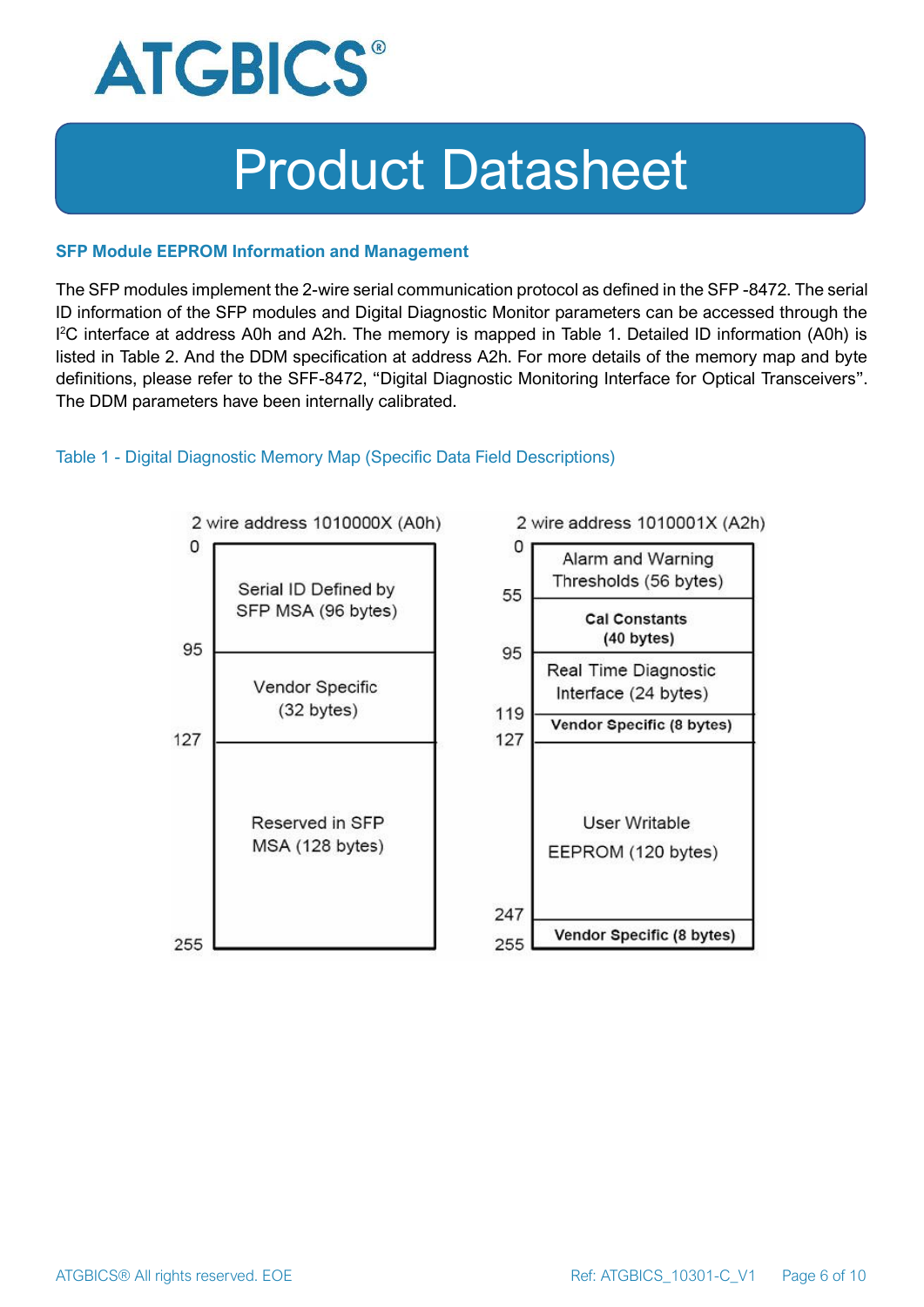

### Table 2 - EEPROM Serial ID Memory Contents (A0h)

| <b>Data</b><br><b>Address</b> | Length<br>(Byte)                 | <b>Name of</b><br>Length | <b>Description and Contents</b>                                                                                                   |
|-------------------------------|----------------------------------|--------------------------|-----------------------------------------------------------------------------------------------------------------------------------|
| <b>Base ID Fields</b>         |                                  |                          |                                                                                                                                   |
| $\mathbf 0$                   | 1                                | Identifier               | Type of Serial transceiver (03h=SFP)                                                                                              |
| 1                             | $\mathbf{1}$                     | Reserved                 | Extended identifier of type serial transceiver<br>(04h)                                                                           |
| $\mathbf{2}$                  | 1                                | Connector                | Code of optical connector type (07=LC)                                                                                            |
| $3 - 10$                      | 8                                | Transceiver              | 10G Base-SR                                                                                                                       |
| 11                            | 1                                | Encoding                 | 64B/66B                                                                                                                           |
| 12                            | $\mathbf{1}$                     | BR, Nominal              | Nominal baud rate, unit of 100Mbps                                                                                                |
| $13 - 14$                     | $\overline{2}$                   | Reserved                 | (0000h)                                                                                                                           |
| 15                            | $\mathbf{1}$                     | Length(9um)              | Link length supported for 9/125um fibre, units of<br>100 <sub>m</sub>                                                             |
| 16                            | $\mathbf{1}$                     | Length(50um)             | Link length supported for 50/125um fibre, units<br>of 10m                                                                         |
| 17                            | $\mathbf{1}$                     | Length(62.5um)           | Link length supported for 62.5/125um fibre,<br>units of 10m                                                                       |
| 18                            | $\mathbf{1}$                     | Length(Copper)           | Link length supported for copper, units of meters                                                                                 |
| 19                            | $\mathbf{1}$                     | Reserved                 |                                                                                                                                   |
| 20-35                         | 16                               | Vendor Name              | SFP vendor name: ATGBICS                                                                                                          |
| 36                            | $\mathbf{1}$                     | Reserved                 |                                                                                                                                   |
| 37-39                         | 3                                | Vendor OUI               | SFP transceiver vendor OUI ID                                                                                                     |
| 40-55                         | 16                               | Vendor PN                | Part Number: "10301-C" (ASCII)                                                                                                    |
| 56-59                         | 4                                | Vendor rev               | Revision level for part number                                                                                                    |
| 60-62                         | 3                                | Reserved                 |                                                                                                                                   |
| 63                            | 1                                | <b>CCID</b>              | Least significant byte of sum of data in address<br>$0 - 62$                                                                      |
| <b>Extended ID Fields</b>     |                                  |                          |                                                                                                                                   |
| 64-65                         | $\overline{2}$                   | Option                   | Indicates which<br>optical<br><b>SFP</b><br>signals<br>are<br>implemented<br>(001Ah = LOS, TX_FAULT, TX_DISABLE all<br>supported) |
| 66                            | $\mathbf{1}$                     | BR, max                  | Upper bit rate margin, units of %                                                                                                 |
| 67                            | 1                                | BR, min                  | Lower bit rate margin, units of %                                                                                                 |
| 68-83                         | 16                               | Vendor SN                | Serial number (ASCII)                                                                                                             |
| 84-91                         | 8                                | Date code                | OEM's Manufacturing date code                                                                                                     |
| 92-94                         | 3                                | Reserved                 |                                                                                                                                   |
| 95                            | 1                                | <b>CCEX</b>              | code for the<br>Fields<br>Check<br>extended<br>ID<br>(addresses 64 to 94)                                                         |
|                               | <b>Vendor Specific ID Fields</b> |                          |                                                                                                                                   |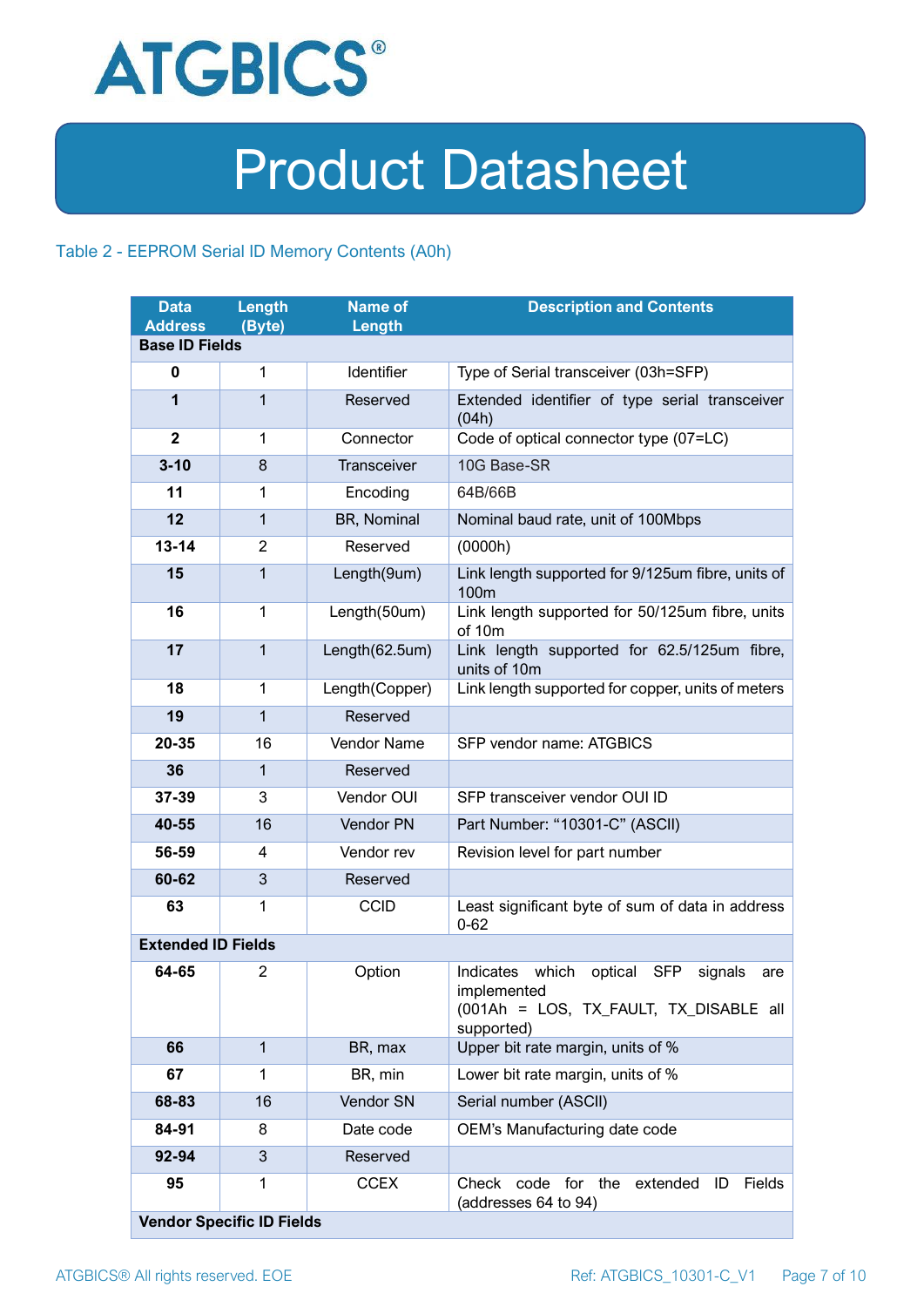

| 96-127  | ററ  | Readable | OEM specific date, read only |
|---------|-----|----------|------------------------------|
| 128-255 | 128 | Reserved | <b>Reserved for SFF-8079</b> |

#### **Digital Diagnostic Monitor Characteristics**

| <b>Data</b><br><b>Address</b> | <b>Parameter</b>                        | <b>Accuracy</b> | <b>Unit</b> |
|-------------------------------|-----------------------------------------|-----------------|-------------|
| 96-97                         | <b>Transceiver Internal Temperature</b> | ±3.0            | $^{\circ}C$ |
| 98-99                         | VCC3 Internal Supply Voltage            | ±3.0            | %           |
| 100-101                       | Laser Bias Current                      | ±10             | $\%$        |
| 102-103                       | <b>Tx Output Power</b>                  | ±3.0            | dBm         |
| 104-105                       | <b>Rx Input Power</b>                   | ±3.0            | dBm         |

#### **Regulatory Compliance**

The 10301-C complies with international Electromagnetic Compatibility (EMC) and international safety requirements and standards (see details in Table following).

| Electrostatic Discharge<br>(ESD) to the Electrical Pins                               | MIL-STD-883E<br>Method 3015.7                                             | Class 1(>1000 V)                          |
|---------------------------------------------------------------------------------------|---------------------------------------------------------------------------|-------------------------------------------|
| Electrostatic<br>Discharge<br>(ESD)<br>LC<br>the<br><b>Duplex</b><br>to<br>Receptacle | IEC 61000-4-2<br><b>GR-1089-CORE</b>                                      | Compatible with standards                 |
| Electromagnetic<br>Interference (EMI)                                                 | FCC Part 15 Class B<br>EN55022 Class B (CISPR 22B)<br><b>VCCI Class B</b> | Compatible with standards                 |
| Laser Eye Safety                                                                      | 1040.10<br>21CFR<br>and<br>FDA.<br>1040.11<br>EN60950, EN (IEC) 60825-1,2 | Compatible with Class 1 laser<br>product. |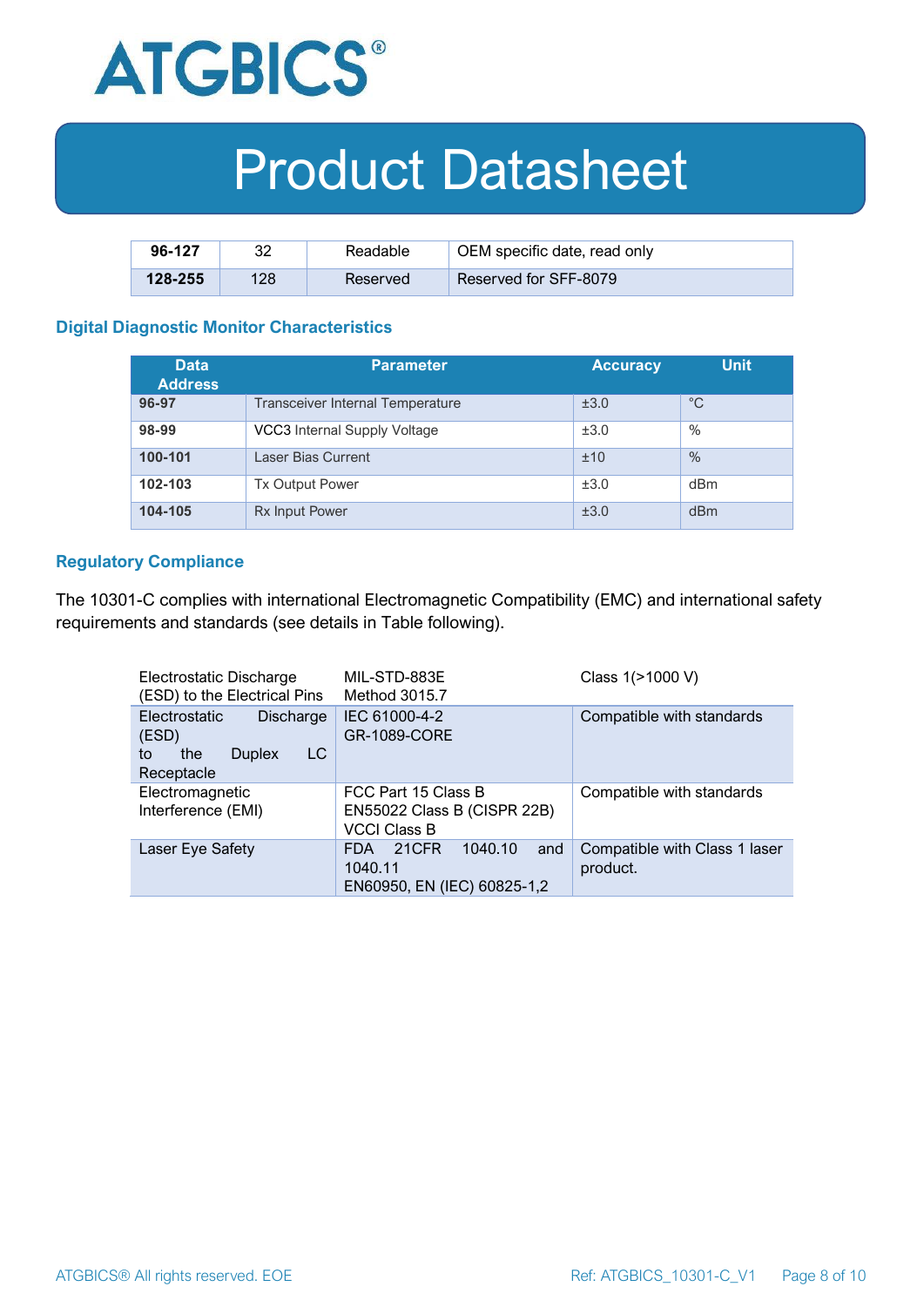

### **Recommended Circuit**



#### **Recommended Host Board Power Supply Circuit**



#### **Recommended High-speed Interface Circuit**